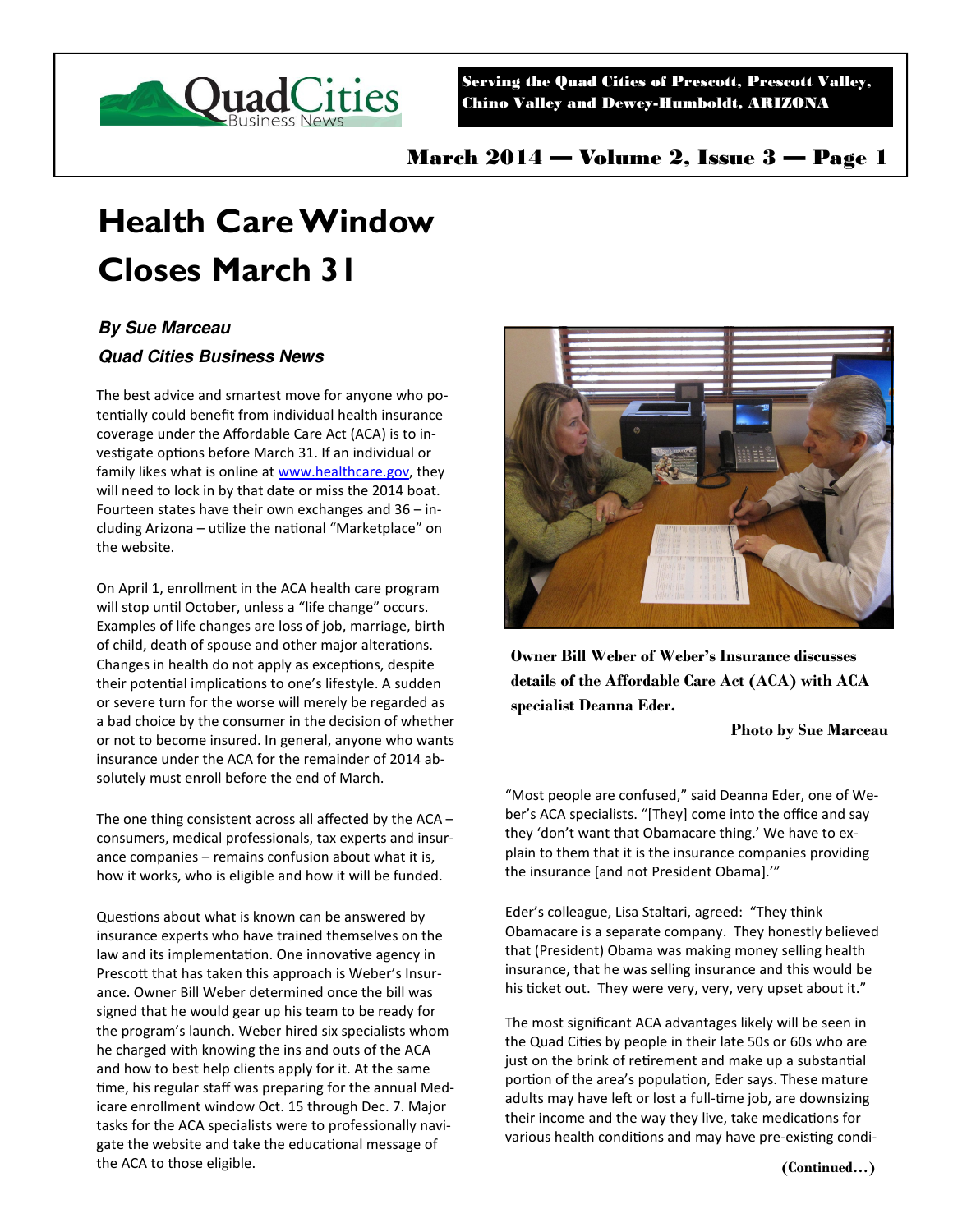tions. Other big winners, she says, are small business owners with children. She has seen monthly insurance premiums go from \$1,600 a month to \$600 a month for families under the ACA subsidy. Additional assistance may be triggered, resulting in lower co-pays and deductibles, mirroring higher priced premium policies.

Parents can insure their children until age 26, but income earned by the children is included when determining the parents' income bracket. One couple, whose 18-year-old son makes \$20,000 a year, encouraged their son to get his own insurance at \$100 a month and they are not claiming him on their tax return, she noted. Another family has a daughter in college with a part-time job and the parents have decided to include her under their policy.

Bill Weber estimates that the firm has signed up about 300 clients into ACA health care insurance plans. Among them also are grandparents raising grandchildren, another significant market in Yavapai County. What is missing is the youthful component.

"Young people are not signing up and that's who we need to fund this thing," Eder said. "They do not see the need for it. They certainly can afford it now if they get on the site and find out what kind of subsidy they qualify for. A lot are willing to pay the fine this year, being that it's only one percent of their income [or \$95, whichever is greater]. Young people whose parents are pushing it are signing up."

Nothing about the program is "black and white", Eder says, rather there are many "gray areas. No one really knows where they fall in the program  $-$  [getting a subsidy or not] – unless they go online and go through the process."

Additionally, the ACA's impacts on employment, taxation and the healthcare industry remain in flux. Damage control by the federal government has added to the confusion, with deadline extensions for signups after the failure of the online system to work effectively. Consumers appear to be polarized about the ACA, either strongly resisting or waiting in line.

"Oct. 1 was monumental when we finally went live – and didn't," Staltari said, referring to the problems that plagued the website at the outset. "There is a lot we did not know about how it would work. By virtue of riding the bike, we got to know more. Anyone who touched it became an expert. Everyone was at the same level of learning and they kept changing the rules all the time. By December, we had it down pat."

Staltari said she navigated her first client through the system the first or second week in October, but other consumers started in October and consistently kept trying until December.

The Weber's specialists have found "so many" small businesses in the area that previously offered health insurance to their employees, but now have discontinued it. These firms now are directing their employees to the ACA's online marketplace. Some are giving their employees a pay raise to help, Eder explained, "because it's less expensive to give a pay raise than pay for health insurance."

Eder, Staltari and their colleagues are gearing up for a March rush as the deadline for 2014 coverage looms. Currently, they are helping a number of people who tried to navigate the website on their own and later discovered that they had signed up for the wrong plan or whose applications were hung up in the online system. Those erroneous signups were a result of consumers not understanding that only two insurance companies – Blue Cross Blue Shield of Arizona and Health Net of Arizona, Inc. – from the seven on the website – actually have contracted with medical providers in Yavapai County. The other five companies and multiple plans offered through them require consumers to utilize health care providers in other areas, such as Maricopa County.

In addition to providing insurance to people who could not obtain coverage in the past at reasonable prices because of pre-existing conditions, the ACA "frees up five or six or seven thousand dollars a year," Staltari said. She gave the example of an \$800 a month payment being reduced to \$284 a month for a family of three, and enabling the savings to go back into the economy through the purchase of other goods and services.

Eder recounted her own experience with the online system, explaining how she started her quest when the marketplace opened Oct. 1, 2013, and days later, ultimately realized that her application was going nowhere. The solution to her situation and that of many others arrived in the form of a reapplication button on the website. The button itself appeared on the site at the time the federal government realized that the back end system was not working properly. This button and faster navigation of the application process were two fixes occurring at that time.

"Nevermind the tax credits and all that," Staltari said. "One thing to take away is the absolute joy of being able